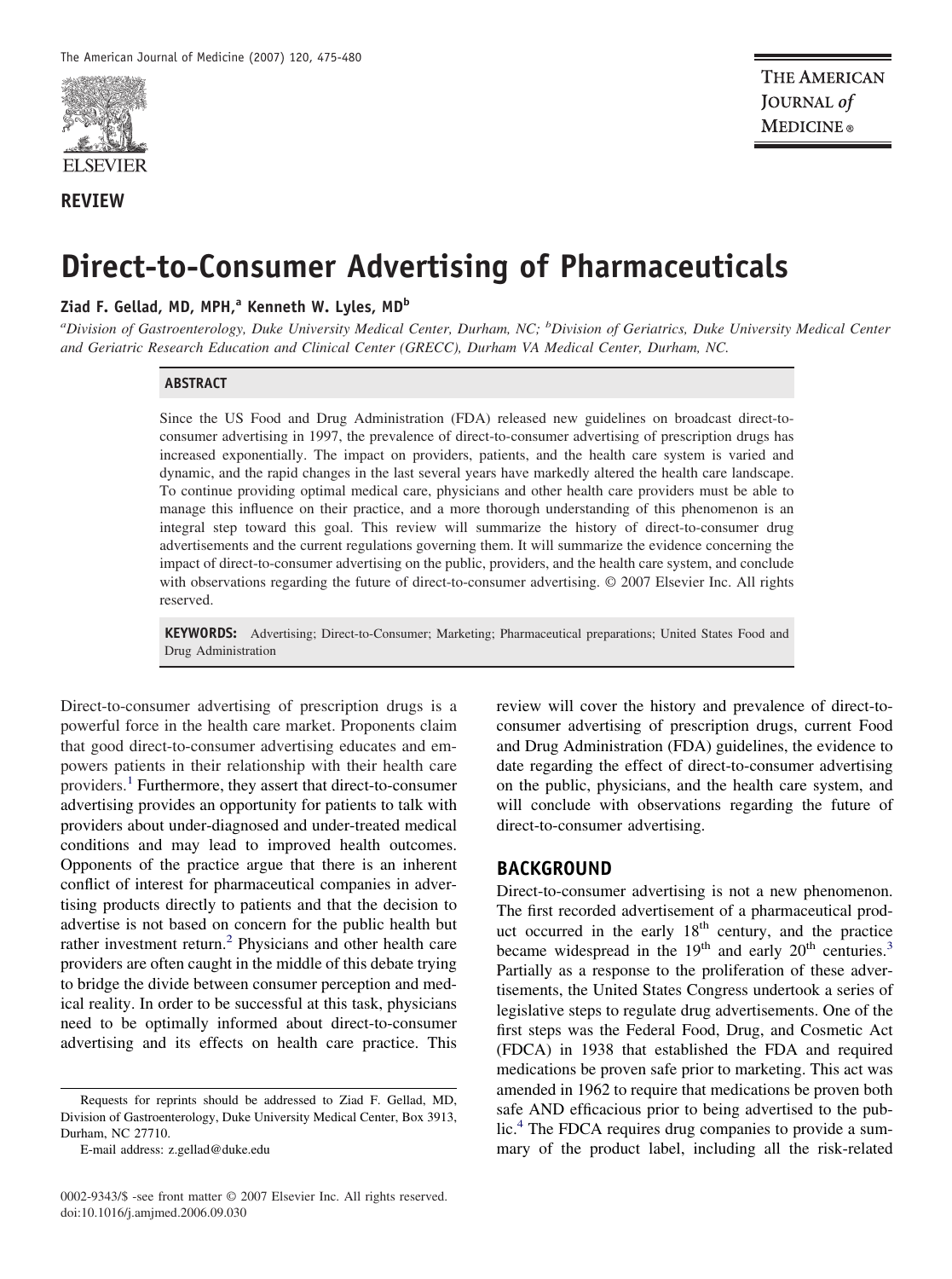information in a product's package labeling, in any promotional material. This is known as the *brief summary* requirement. Pharmaceutical companies found these regulations cumbersome and prohibitive to apply to the public, so pharmaceutical promotion was directed primarily at health

care providers.<sup>[5](#page-4-0)</sup> In the 1980s, pharmaceutical companies expanded direct-to-consumer advertising in magazines and newspapers with the intent of empowering consumers who were newly focused on the notion of patient autonomy.<sup>[6](#page-4-0)</sup> After a brief moratorium and review, the FDA held that these consumer-directed advertisements should be held to the same standards as those directed to physicians. This decision limited the spread of direct-to-consumer advertising because pharmaceutical companies felt that the brief summary requirement would negate any promotional impact of advertisements in the minds of consumers.[4](#page-4-0)

In 1997, after a series of public hearings on the topic, the FDA released draft guidelines regulating broadcast advertisements and dramatically changed the playing field by allowing the expansion

of direct-to-consumer advertising into broadcast and electronic media (Table 1). Furthermore, drug companies were no longer required to provide a *brief summary* but instead could inform consumers of alternative sources for that information. This is known as the *adequate provision* requirement. This requirement could be fulfilled by referring con-

sumers to a physician, a website, a toll-free telephone number, and a print advertisement.<sup>[7](#page-4-0)</sup> The new guidelines required prescription drug broadcast advertisements to include information about the major risks of a drug and the most commonly occurring adverse effects only. This re-

# **CLINICAL SIGNIFICANCE**

- The United States and New Zealand are the only industrialized countries to allow direct-to-consumer advertising of prescription drugs.
- Direct-to-consumer advertising has increased exponentially since the release of new FDA guidelines in 1997 regulating broadcast advertisements.
- Direct-to-consumer advertising stimulates discussions between patients and providers and may stimulate increased prescription drug use.
- The future of direct-to-consumer advertising will depend, in part, on physicians' ability to manage this influence on their practice.

quirement is known as the *major statement*. With the finalization of this guideline in 1999, the modern era of direct-to-consumer advertising was born.

# **PREVALENCE OF DIRECT-TO-CONSUMER ADVERTISING**

The FDA divides direct-to-consumer advertising into 3 categories [\(Table 2\)](#page-2-0).[5](#page-4-0) *Reminder advertisements* contain the name of a drug only and are designed to reinforce brand recognition; *Helpseeking advertisements* contain information about a disease or condition without mentioning a particular treatment; and *Productclaim advertisements* contain specific efficacy and safety information about a specific drug. The latter are regulated by the FDA, which requires that the advertisements present a fair balance of the

risks and benefits of a drug. This is referred to as the *fair balance* requirement.

Since 1997, there has been a significant increase in the rate of growth of direct-to-consumer advertising in all 3 categories. In 2000, pharmaceutical companies spent \$15.7 billion on drug promotion.<sup>[8](#page-4-0)</sup> The majority of this money was

|  |  | <b>Table 1</b> FDA Guidelines on Direct-to-Consumer Drug Advertisements |  |
|--|--|-------------------------------------------------------------------------|--|
|--|--|-------------------------------------------------------------------------|--|

| Print Advertisements*                                                                                                                                                                                                                                                                                                                                                                                                                                                                                                                                                                                                                             | Broadcast Advertisements†                                                                                                                                                                                                                                                                                                                                                                                                                                                                                                                                                                                                                                                                   |
|---------------------------------------------------------------------------------------------------------------------------------------------------------------------------------------------------------------------------------------------------------------------------------------------------------------------------------------------------------------------------------------------------------------------------------------------------------------------------------------------------------------------------------------------------------------------------------------------------------------------------------------------------|---------------------------------------------------------------------------------------------------------------------------------------------------------------------------------------------------------------------------------------------------------------------------------------------------------------------------------------------------------------------------------------------------------------------------------------------------------------------------------------------------------------------------------------------------------------------------------------------------------------------------------------------------------------------------------------------|
| Brief Summary-Advertisements must disclose each side effect,<br>warning, precaution and contraindication from the<br>approved product professional labeling. FDA-approved<br>patient labeling that focuses on the most serious risks and<br>less serious, but most frequently occurring, adverse<br>reactions is also acceptable. The latter must include:<br>(1) All contraindications<br>All warnings<br>(2)<br>(3) Major precautions, including any that describe serious<br>adverse events<br>(4) The 3-5 most common non-serious adverse reactions<br>most likely to affect the patient's quality of life or<br>compliance with drug therapy | Major Statement-Advertisements must disclose a product's major<br>risks and most commonly occurring adverse effects in either<br>the audio or audio and visual parts of the presentation<br>and<br>Adequate Provision-In place of brief summary, advertisements<br>may make "adequate provision" for dissemination of package<br>labeling with four alternative sources of information:<br>(1) Toll-free telephone number<br>(2) Referral to a print advertisement in a concurrently running<br>print publication, or provision of enough brochures, with<br>required product information, in convenient outlets<br>(3) Referral to a health care provider<br>(4) Internet web page address |

\*Amended in 2004 draft guidance from the FDA's Division of Drug Marketing, Advertising, and Communications in the Center for Drug Evaluation and Research, available at [www.fda.gov/cder/Guidance/5669dft.pdf.](http://www.fda.gov/cder/Guidance/5669dft.pdf)

†Based on 1999 final FDA guidelines on consumer-directed broadcast advertisements, available at [www.fda.gov/cder/guidance/1804fnl.pdf.](http://www.fda.gov/cder/guidance/1804fnl.pdf)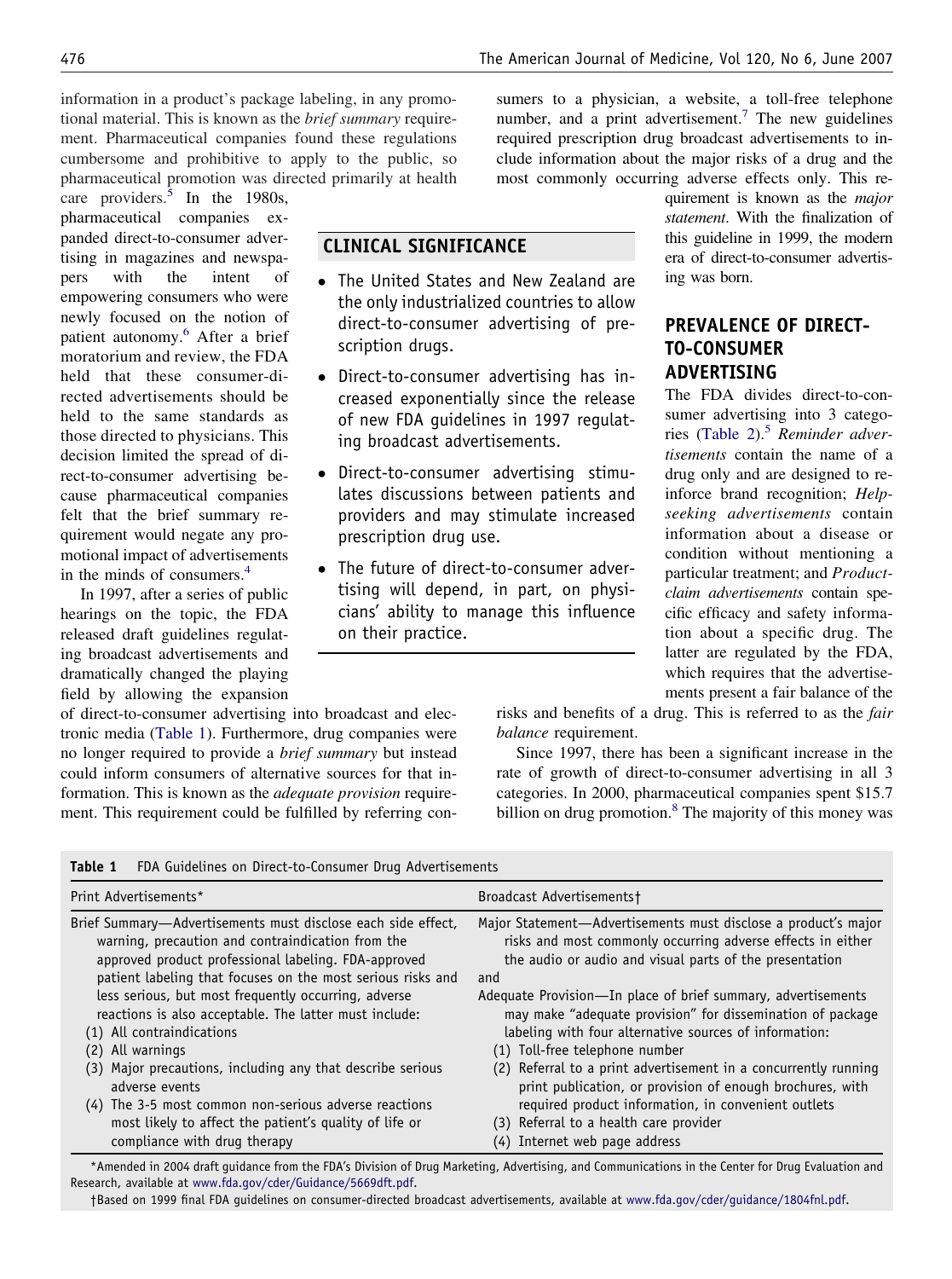<span id="page-2-0"></span>

|                |  | <b>Table 2</b> Categories of Direct-to-Consumer Drug |  |
|----------------|--|------------------------------------------------------|--|
| Advertisements |  |                                                      |  |

| Category      | Description                                                                                                                                                                                      | FDA<br>Regulation |
|---------------|--------------------------------------------------------------------------------------------------------------------------------------------------------------------------------------------------|-------------------|
| Help-seeking* | Contains information about a<br>disease or condition with a<br>recommendation to consult<br>a health care provider if<br>appropriate; Excludes<br>discussions of specific<br>treatments or drugs | No                |
| Product-claim | Includes product's name and<br>a therapeutic claim,<br>including safety and<br>efficacy                                                                                                          | Yes               |
| Reminder      | Contains product's name<br>only; Designed to reinforce<br>brand recognition                                                                                                                      | No                |

Adapted from: Direct-to-consumer promotion; public hearing. *Fed Regist*. 1995;60:42581-42584[.5](#page-4-0)

\*If the only available treatment for a condition is a specific prescription drug product, help-seeking advertisements are not allowed.

earmarked for retail samples (\$7.9 billion) and physician detailing (\$4 billion), whereas \$2.5 billion was spent on direct-to-consumer advertising. Between 1996 and 2003, there was a 400% increase in spending on direct-to-consumer advertising, from \$791 million to \$3.2 billion.<sup>9</sup> In 2004, the amount spent on direct-to-consumer advertising increased to over \$4 billion, another 23% increase from the year prior.[10](#page-4-0) Additionally, pharmaceutical companies increased emphasis on direct-to-consumer advertising as a means of drug promotion. For example, although total promotional efforts as a percentage of sales have remained constant, the proportion of sales devoted to direct-to-consumer advertising has increased and has done so at a faster rate than expenditures for research and development.<sup>[11,12](#page-4-0)</sup>

As compared with physician detailing, spending on direct-to-consumer advertising is focused on a more limited array of products. In fact, the top 20 advertised drugs in 2000 accounted for approximately 60% of all spending on direct-to-consumer advertising.<sup>[12](#page-4-0)</sup> The most heavily advertised classes include antidepressants, antihistamines, antihyperlipidemics, proton pump inhibitors, and anti-inflammatory agents. In 2000, the top spender was Merck. The \$161 million they spent advertising Vioxx rivals the marketing dollars spent by Dell (\$160 million), Budweiser (\$146 million), Pepsi (\$125 million), or Nike (\$78 million) in the same year.<sup>[12](#page-4-0)</sup>

## **DIRECT-TO-CONSUMER ADVERTISING AND THE PUBLIC**

With such significant expenditure, there is little surprise that direct-to-consumer advertising reaches a wide audience in the United States. In 2004, Brownfield et al reported that during a 1-week period in Atlanta, the 3 major networks

broadcast 907 advertisements for over-the-counter medications and 428 advertisement for prescription drugs. $^{13}$  $^{13}$  $^{13}$  Sixty percent of all direct-to-consumer advertising in this study occurred during news programs and soap operas, arguably targeting older adults and women. The authors conclude that based on average television viewing in the United States, an adult is exposed to 100 minutes of direct-toconsumer advertising for each minute they spend with their doctor each year.<sup>[13](#page-4-0)</sup>

Furthermore, multiple sources have documented almost universal awareness of direct-to-consumer advertising. The most recent FDA survey on the topic reported that 81% of respondents were exposed to direct-to-consumer advertising in 2002, a significant increase from 72% in 1999.<sup>[14](#page-4-0)</sup> *Prevention* magazine, which annually performs a series of national phone surveys on the topic, identified lower recognition among minorities and those with household incomes below \$25,000. Women were more likely to be aware of direct-to-consumer advertising than men.<sup>[15](#page-4-0)</sup>

Despite widespread recognition of direct-to-consumer advertising, patient perceptions about the quality of advertisements is variable. Based on 2002 FDA data, 58% of consumers believe direct-to-consumer advertising provides enough information to make a decision about whether to discuss an advertisement with a doctor. This is down from 70% the year prior. Sixty percent of people felt advertisements did not provide enough information about risks, and 44% stated that the advertisements lacked sufficient infor-mation about benefit.<sup>[9](#page-4-0)</sup> These findings are not surprising when studies show that most broadcast advertisements give consumers more time to absorb facts about benefits than those about risks, and risks are presented at a higher grade level (9th grade) as compared with benefits (6th grade).<sup>[16](#page-4-0)</sup> Similarly, an analysis of prescription drug websites found that the homepage often disproportionately emphasizes ben-efits at the expense of risks.<sup>[17](#page-4-0)</sup>

Perhaps indicative of these findings, significant misconceptions exist on the part of consumers. A 1998 survey in California revealed that 50% of respondents thought directto-consumer advertisements were submitted to the FDA for approval prior to release. Similarly, 43% of respondents thought that only "completely safe" drugs could be advertised, and 21% thought that only "extremely effective" drugs were advertised.<sup>[18](#page-5-0)</sup>

Another important issue to consider is the effect of direct-to-consumer advertising on patient behavior. In 2002, 43% of respondents to the FDA survey reported that seeing a drug advertisement led them to look for more information about the drug; the majority of respondents (89%) obtained information from their doctor, while pharmacists (51%), reference books (40%) and the internet (38%) also were sources.<sup>[14](#page-4-0)</sup> Most consumers looked for more information about side effects as compared with benefits (61% vs 10%). Only 4% of patients reported seeing their doctors solely because of direct-to-consumer advertising. Of those who had seen an advertisement, 30%-35% discussed the adver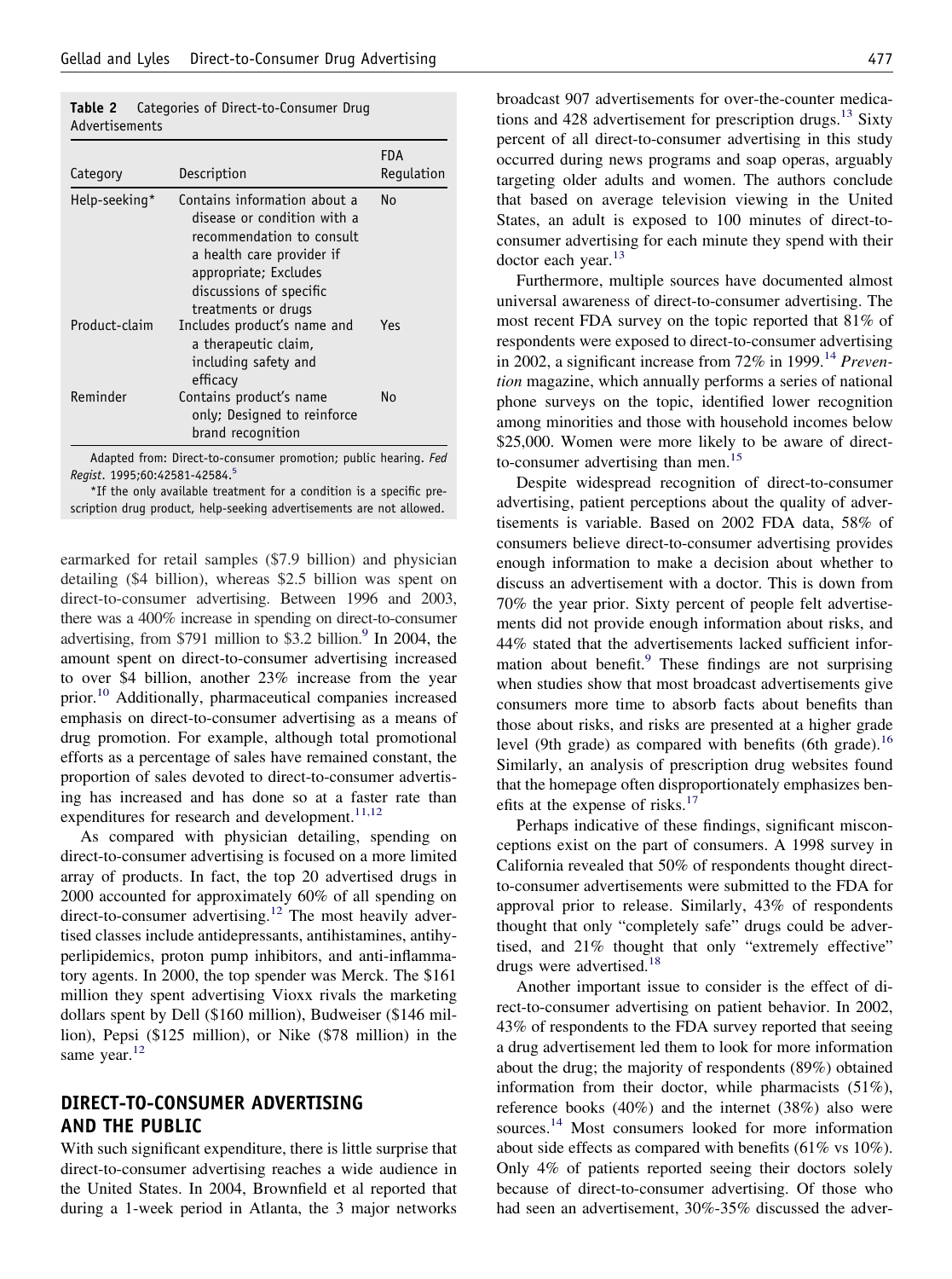tisement with their doctor. This translates into 61.1 million additional consumers asking about specific medications in a single year. $11$ 

# **DIRECT-TO-CONSUMER ADVERTISING AND THE PHYSICIAN-PATIENT RELATIONSHIP**

Of significant concern to the medical community is the criticism that direct-to-consumer advertising undermines the physician-patient relationship.<sup>[19](#page-5-0)</sup> In studying this issue, the 2002 FDA survey showed mixed results. For example, 73% of patients did not believe direct-to-consumer advertising minimized the role of physicians in making product decisions. In fact, 43% felt direct-to-consumer advertising helped them have better discussions with their doctor (down from 62% in 1999). However, 10% of respondents were hesitant to talk to their doctor about a drug because of fear of creating the impression of distrust with the doctor (up from 7% in 1999).<sup>[14](#page-4-0)</sup> *Prevention* magazine in 2001 found 27% of respondents felt their visit with their physician was better because they discussed an advertisement.<sup>[15](#page-4-0)</sup>

When polling physicians, a similar mixed picture emerges.<sup>[14](#page-4-0)</sup> Forty-one percent of physicians reported directto-consumer advertising exposure led to benefits such as better discussions with patients and greater awareness of treatments. Eighteen percent felt direct-to-consumer advertising led to problems such as increased time to correct misconceptions, requests for unnecessary drugs, and requests for a drug therapy when a nonpharmacologic therapy might be as or more effective. Similarly, 41% of physicians felt that the patient was confused about the efficacy of a drug, and only 40% felt that patients understood the risks of a drug after seeing a drug advertisement. Overall, advertising led to tension in a quarter of patient interactions, and primary care physicians were more likely to report problems than specialists. $14$ 

# **DIRECT-TO-CONSUMER ADVERTISING AND PHYSICIAN BEHAVIOR**

Physicians are more likely to prescribe a medication when they believe that the patient has an expectation to receive that medication. $20,21$  By stimulating consumer demand, pharmaceutical companies hope to increase physician prescriptions for a particular product. About half of physicians in the FDA survey reported some pressure to prescribe as a result of direct-to-consumer advertising, with primary care physicians again more likely than specialists to report pressure. Approximately 73% of primary care physicians felt patients expected a prescription, compared with 63% of specialists. In fact, patients who asked for a particular brand were more likely to receive the drug than those who did not ask.<sup>[14](#page-4-0)</sup> The Government Accountability Office (GAO) estimates that about 8.5 million Americans received a prescription drug in 2000 after viewing a drug advertisement and asking their physician for that drug. $11$ 

Evidence of this phenomenon of advertising-induced demand also can be found in the medical literature. In 2003,

Hollon et al reported that women familiar with osteoporosis drugs due to direct-to-consumer advertising had 9 times the odds of having bone densitometry performed as compared with matched controls.<sup>[22](#page-5-0)</sup> In 2005, Kravitz et al found that that physicians were significantly more likely to prescribe antidepressants for standardized patients with depression if the patients made a brand-name drug request or a general drug request as compared with no request at all.<sup>[23](#page-5-0)</sup> Furthermore, patients were more likely to receive "minimal acceptable initial care" for depression if they requested a medication, illustrating a positive effect of patient empowerment. However, physicians also were more likely to prescribe antidepressants for standardized patients with adjustment disorder, despite minimal evidence of their benefit in this disorder. The authors suggest that their findings may indirectly support the notion that direct-to-consumer advertising stimulates prescribing for questionable indications.<sup>[23](#page-5-0)</sup>

# **DIRECT-TO-CONSUMER ADVERTISING AND PUBLIC HEALTH**

The findings by Kravitz et al illustrate the difficulty in deciphering the effect of direct-to-consumer advertising on the public health system. The effect of increasing prescriptions is dependent on the condition for which the drug is prescribed; that is, when an indication is appropriate and the condition being treated is under-diagnosed, direct-toconsumer advertising may improve overall health. However, when an indication for therapy is inappropriate and a condition is over-diagnosed, direct-to-consumer advertising may worsen overall health and strain the health care system.

One area that is especially susceptible to strain is health care costs. Opponents argue that direct-to-consumer advertising increases health care utilization and cost by stimulating prescription drug use. In 2002, the GAO reported that most of the spending increase for heavily advertised drugs resulted from increased drug utilization.<sup>[11](#page-4-0)</sup> In the same report, the GAO estimated that every 10% increase in directto-consumer advertising for a drug class results in a 1% increase in sales for that class. Furthermore, ecological data from the Netherlands suggests that help-seeking advertisements can lead to increased physician visits for a particular condition.[24](#page-5-0) Prescription drugs costs are already one of the fastest growing segments of health care. In 2005, it is estimated that the United States could have saved \$20 billion in prescription drug costs if generic drugs had been substituted for brand-name equivalents.<sup>[25](#page-5-0)</sup> If physicians are pressured to prescribe newer, more expensive, prescription drugs as a result of direct-to-consumer advertising, the costs to the health care system could be significant.

### **THE FUTURE**

The health care market in the United States is a dynamic system. Direct-to-consumer advertising emerged from relative obscurity in 1997 to become a potent force shaping the future of health care. The United States and New Zealand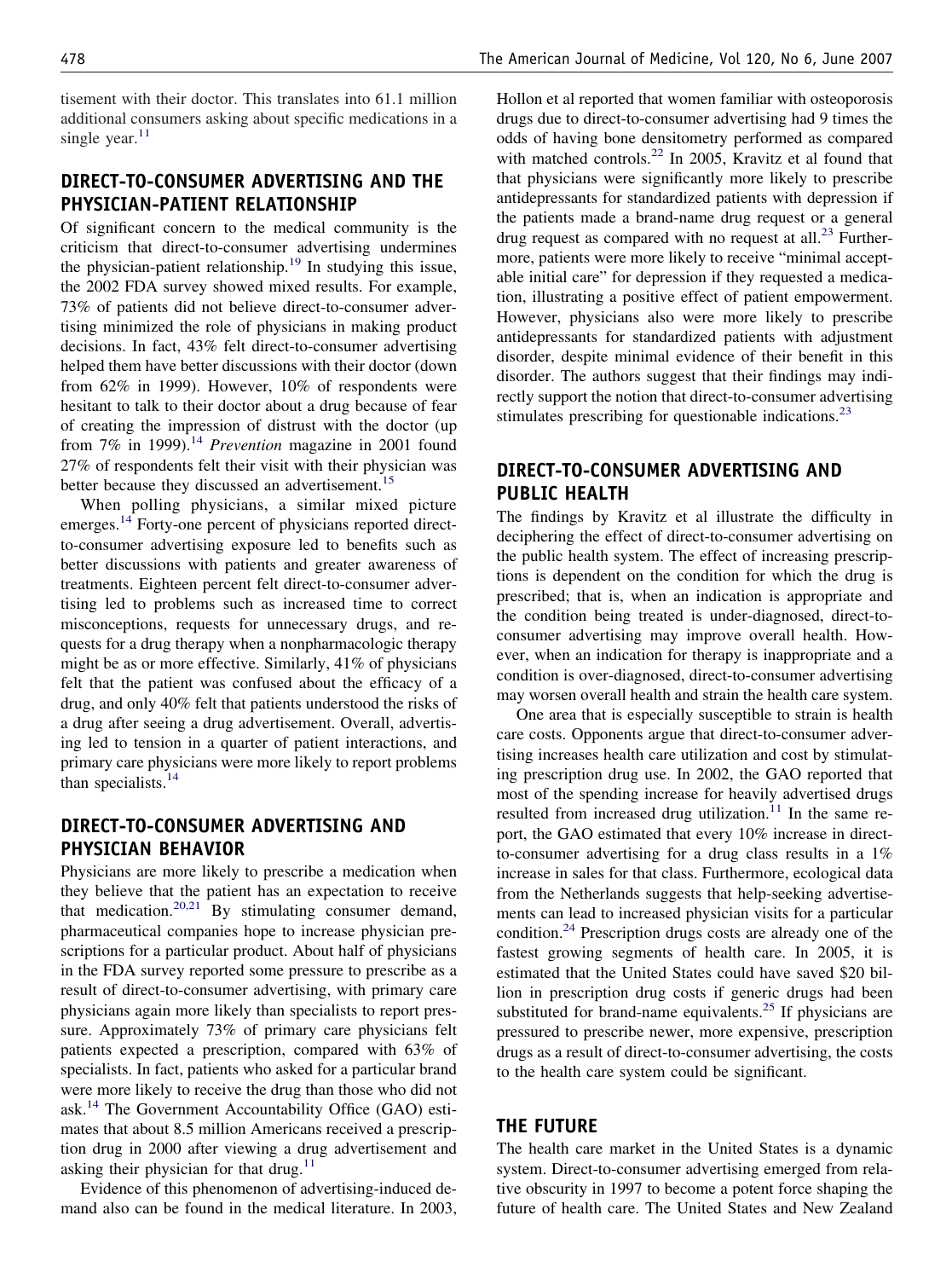<span id="page-4-0"></span>are the only countries in the world at present to allow it. Several factors may alter the course ahead. First and foremost, for direct-to-consumer advertising to be effective in creating interest in a product, consumers have to be willing to pay attention. FDA data discussed above suggest that interest in direct-to-consumer advertising has waned among the public.<sup>14</sup> Secondly, pharmaceutical companies are concerned about ever-increasing liability from direct-to-consumer advertising. In 1999, the New Jersey Supreme Court ruled in *Perez v Wyeth Laboratories* that drug manufacturers have a legal obligation to warn consumers directly of the risks of their products and cannot rely solely on physicians to provide that information to the public.<sup>[26](#page-5-0)</sup> The outcome of Merck's legal battles concerning Vioxx will undoubtedly play a role in this debate as well. Finally, a collective concern has arisen from the medical community about these advertisements. The American Medical Association, in June 2006, called for a moratorium on direct-to-consumer adver-tising of new prescription drugs.<sup>[27](#page-5-0)</sup> Similarly, the American College of Physicians has stated that direct-to-consumer advertising is inappropriate and in the absence of legislation banning the practice, increased regulation is necessary to protect the public from harm.<sup>[19](#page-5-0)</sup>

The FDA also is concerned about the effect of direct-toconsumer advertising on health care but is limited in its ability to regulate the industry. The Division of Drug Marketing, Advertising, and Communications has only 40 em-ployees to review all direct-to-consumer advertising.<sup>[19](#page-5-0)</sup> The GAO found that the FDA's ability is hampered because it cannot ensure that it receives all direct-to-consumer advertising for review prior to release, and it cannot release regulatory letters to violators in a timely fashion.<sup>11</sup> The pharmaceutical industry introduced its own set of guiding principles in November 2005 that encouraged its member companies to submit all new direct-to-consumer advertising to the FDA before release, educate health professionals about new medications prior to advertising to the public, and ensure a fair balance of the risks and benefits in all advertisements.<sup>1</sup> It remains unclear what effects these voluntary guidelines will have.

#### **CONCLUSIONS**

Pharmaceutical companies continue to increase funding for direct-to-consumer advertising. Evidence discussed above suggests that direct-to-consumer advertising stimulates patient demand for pharmaceuticals, may influence physician prescribing habits, and likely increases drug spending. Consumers are aware of these advertisements, and discussions about them are becoming part of the routine provider-patient relationship. As the phenomenon of direct-to-consumer advertising evolves and the prevalence increases, providers need to continue in their role as advocates for patients. To do this effectively, providers should stay educated about new medications and the evidence for their use. Providers need to understand that patients may not have adequate information about a par-

ticular drug from advertisements, especially risks, and that specific reinforcement of the risks of a drug is key to assuring that the patient makes an informed decision. Additionally, providers may want to prepare printed material for patients ahead of time for some of the most heavily advertised drugs. This may save time during the visit for other concerns and reinforce the provider's role as advocate rather than create tension during a visit. Finally, it is important to understand that patient questions and inquiries do not necessarily represent expectations for a particular drug, but rather are opportunities to strengthen the provider-patient bond.<sup>[28](#page-5-0)</sup> This bond remains the foundation of optimal medical care.

#### **References**

- 1. America's pharmaceutical industry announces guidelines on direct-toconsumer advertising. PhRMA Press Release; 2005. Available at: [http://www.phrma.org/news\\_room/ press\\_releases.](http://www.phrma.org/news_room/%20press_releases) Accessed July 11, 2006.
- 2. Hollon MF. Direct-to-consumer advertising: a haphazard approach to health promotion. *JAMA*. 2005;293:2030-2033.
- 3. Wilkes MS, Bell RA, Kravitz RL. Direct-to-consumer prescription drug advertising: trends, impact, and implications. *Health Aff*. 2000; 19:110-128.
- 4. Lyles A. Direct marketing of pharmaceuticals to consumers. *Annu Rev Public Health*. 2002;23:73-91.
- 5. Direct-to-consumer promotion; public hearing. *Fed Regist*. 1995;60: 42581-42584.
- 6. Kessler D, Pines W. The federal regulation of prescription drug advertising and promotion. *JAMA*. 1990;264(18):2409-2415.
- 7. Draft guidance for industry. Consumer-directed broadcast advertisements: availability. *Fed Regist*. 1997;62:43171-43173.
- 8. Findlay SD; The National Institute for Health Care Management (NIHCM) Foundation. *Prescription Drugs and Mass Media Advertising, 2000*. Washington, DC: NIHCM Foundation; 2001.
- 9. Statement of the American College of Physicians for the Record of the Public Hearing on Consumer-Directed Promotion of Regulated Medical Products; Department of Health and Human Services Food and Drug Administration; November 1, 2005. Available at: [http://www.](http://www.acponline.org/hpp/dtc_fda.pdf) [acponline.org/hpp/dtc\\_fda.pdf.](http://www.acponline.org/hpp/dtc_fda.pdf) Accessed July 11, 2006.
- 10. Querna B. The big pill pitch. *U.S. News & World Report*. 2005;52-53.
- 11. Heinrich J. Prescription Drugs: FDA Oversight of Direct-to-Consumer Advertising Has Limitations. United States General Accounting Office (GAO); 2002. Available at: [www.gao.gov/new.items/d03177.pdf.](http://www.gao.gov/new.items/d03177.pdf) Accessed July 18, 2006.
- 12. Rosenthal M, Berndt ER, Donohue JM, et al. Promotion of prescription drugs to consumers. *N Engl J Med*. 2002;346:498-505.
- 13. Brownfield ED, Bernhardt JM, Phan JL, et al. Direct-to-consumer drug advertisements on network television: an exploration of quantity, frequency, and placement. *J Health Commun*. 2004;9:491-497.
- 14. Aikin KJ, Swasy JL, Braman AC. *Patient and Physician Attitudes and Behaviors Associated with DTC Promotion of Prescription Drugs— Summary of FDA Survey Research Results*. Washington, DC: U.S. Department of Health and Human Services, Food and Drug Administration; 2004.
- 15. International survey on wellness and consumer reactions to DTC advertising of Rx Drugs: 2000-2001. *Prevention*. Emmaus, PA: Rodale Press; 2001.
- 16. Kaphingst KA, Dejong W, Rudd RE, Daltroy LH. A content analysis of direct-to-consumer television prescription drug advertisements. *J Health Commun*. 2004;9:515-528.
- 17. Huh J, Cude BJ. Is the information "fair and balanced" in direct-toconsumer prescription drug websites? *J Health Commun*. 2004;9:529- 540.